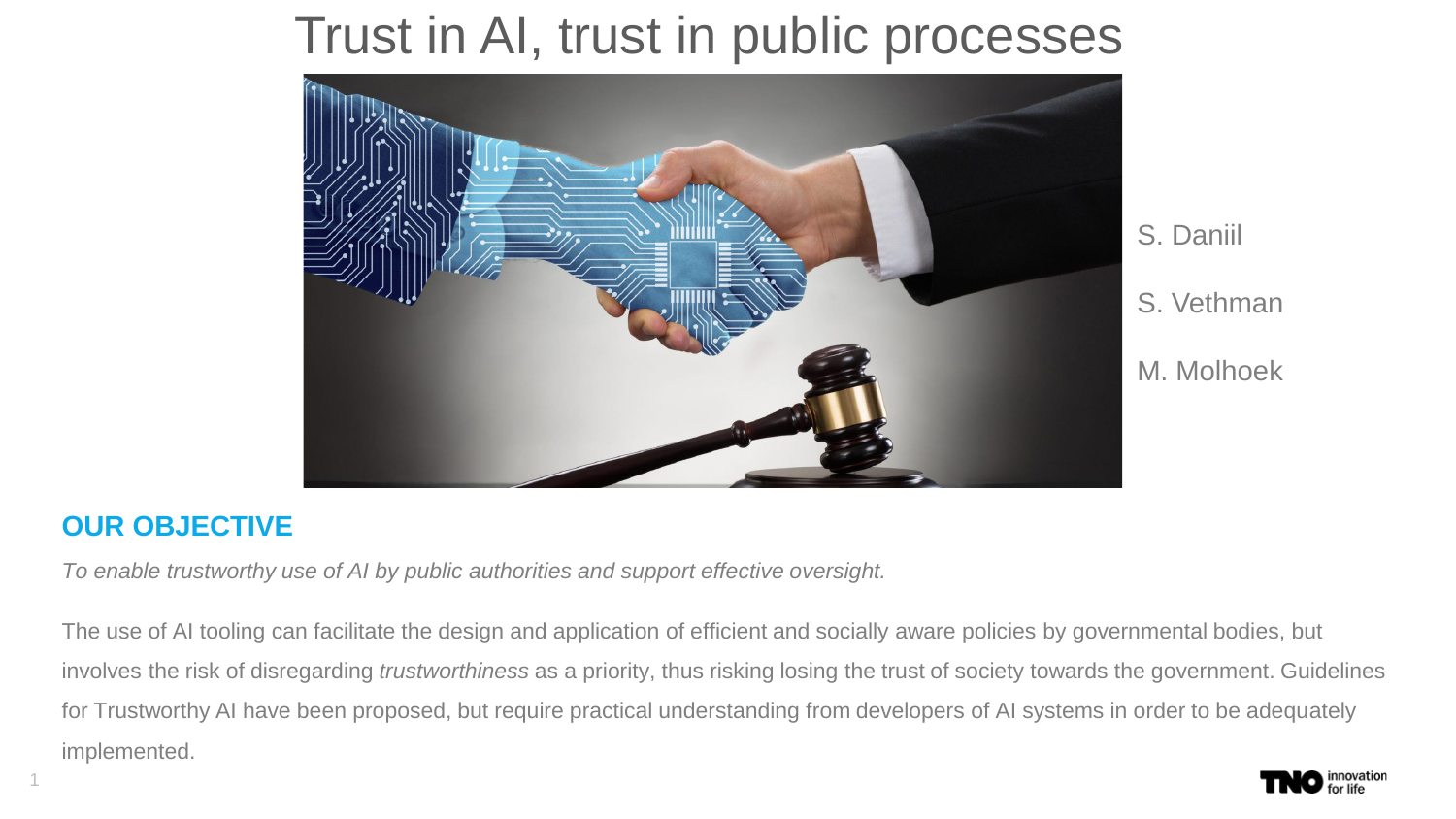#### Menu

| Al life cycle and trustworthy<br><b>Al principles</b> | AI lifecycle<br>$\bullet$<br>Overview of important Trustworthy AI principles<br>$\bullet$<br>Selection of principle Reproducibility<br>$\bullet$                                                             |  |  |  |
|-------------------------------------------------------|--------------------------------------------------------------------------------------------------------------------------------------------------------------------------------------------------------------|--|--|--|
| <b>Reproducibility</b>                                | Importance of Reproducibility<br>$\bullet$<br>Views on Reproducibility<br>$\bullet$<br><b>Required Randomness</b><br>$\bullet$                                                                               |  |  |  |
| <b>Handbook</b>                                       | Reproducibility framework mapped to the AI lifecycle<br>$\bullet$<br>Best practices for implementation<br>$\bullet$<br>Step 3: Data pre-processing<br>$\bullet$<br>Step 4: Build and test model<br>$\bullet$ |  |  |  |
| <b>Other causes</b>                                   | Inherent randomness in hardware                                                                                                                                                                              |  |  |  |
| <b>Next steps</b>                                     | Vision of the future of AI Oversight Lab handbook<br>$\bullet$                                                                                                                                               |  |  |  |

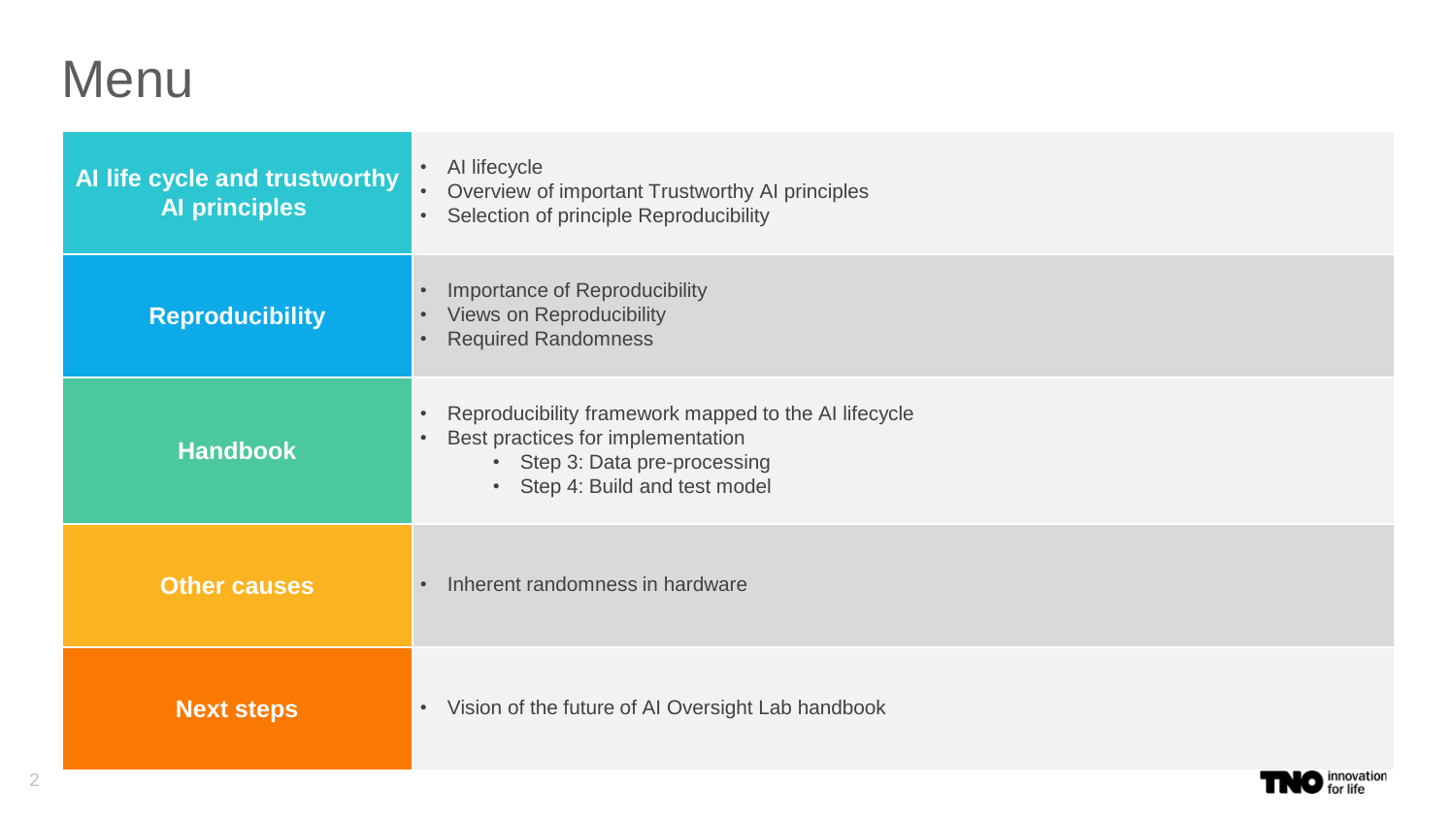## AI life cycle components

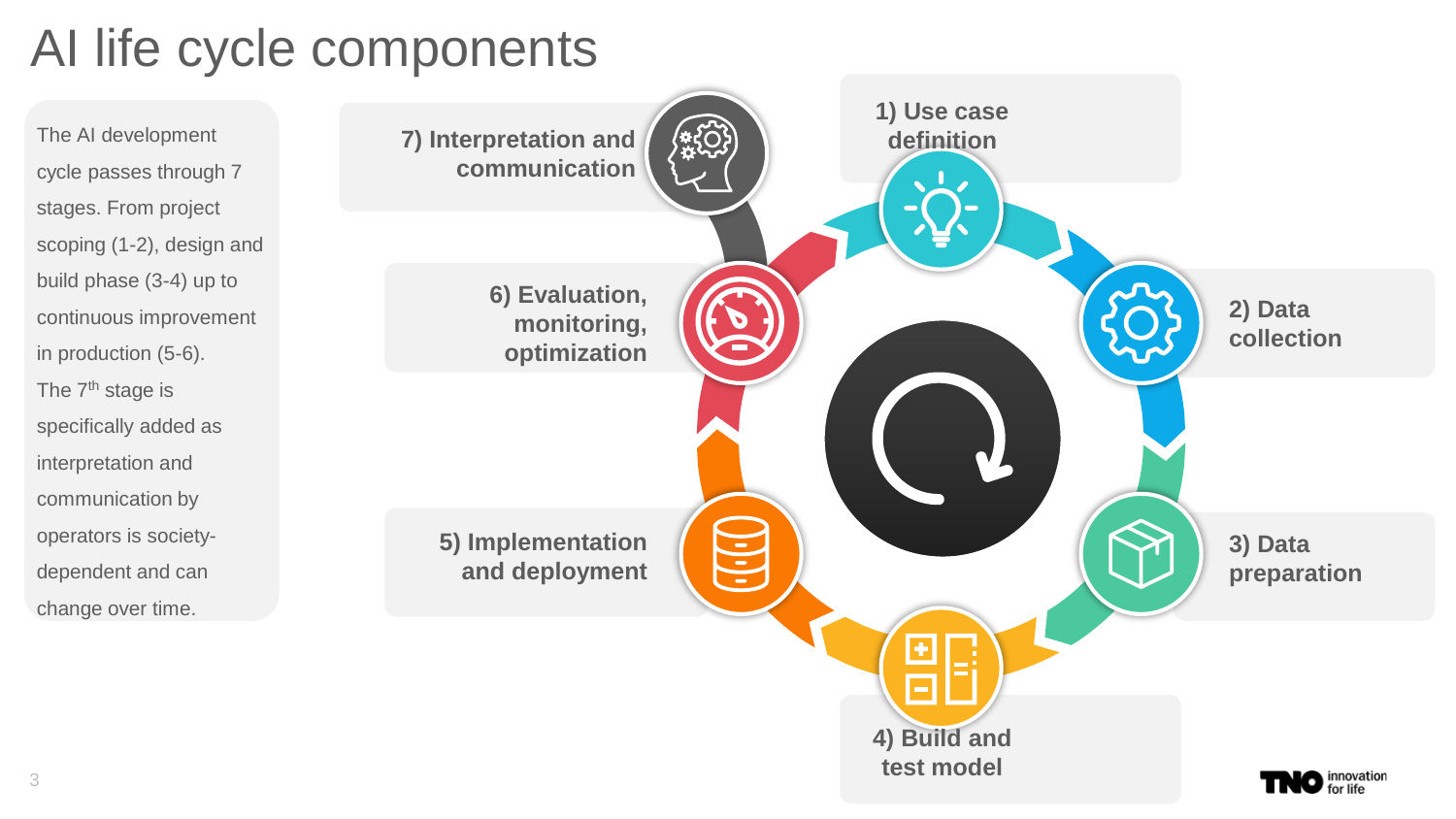## Trustworthy AI principles:

The European ethics guidelines on trustworthy AI state that it should be:

- Lawful respecting all applicable laws and regulations
- Ethical respecting ethical principles and values
- Robust both from a technical perspective while taking into account its social environment

These guidelines translate into 7 key requirements that AI systems should meet , the principles of trustworthy AI.





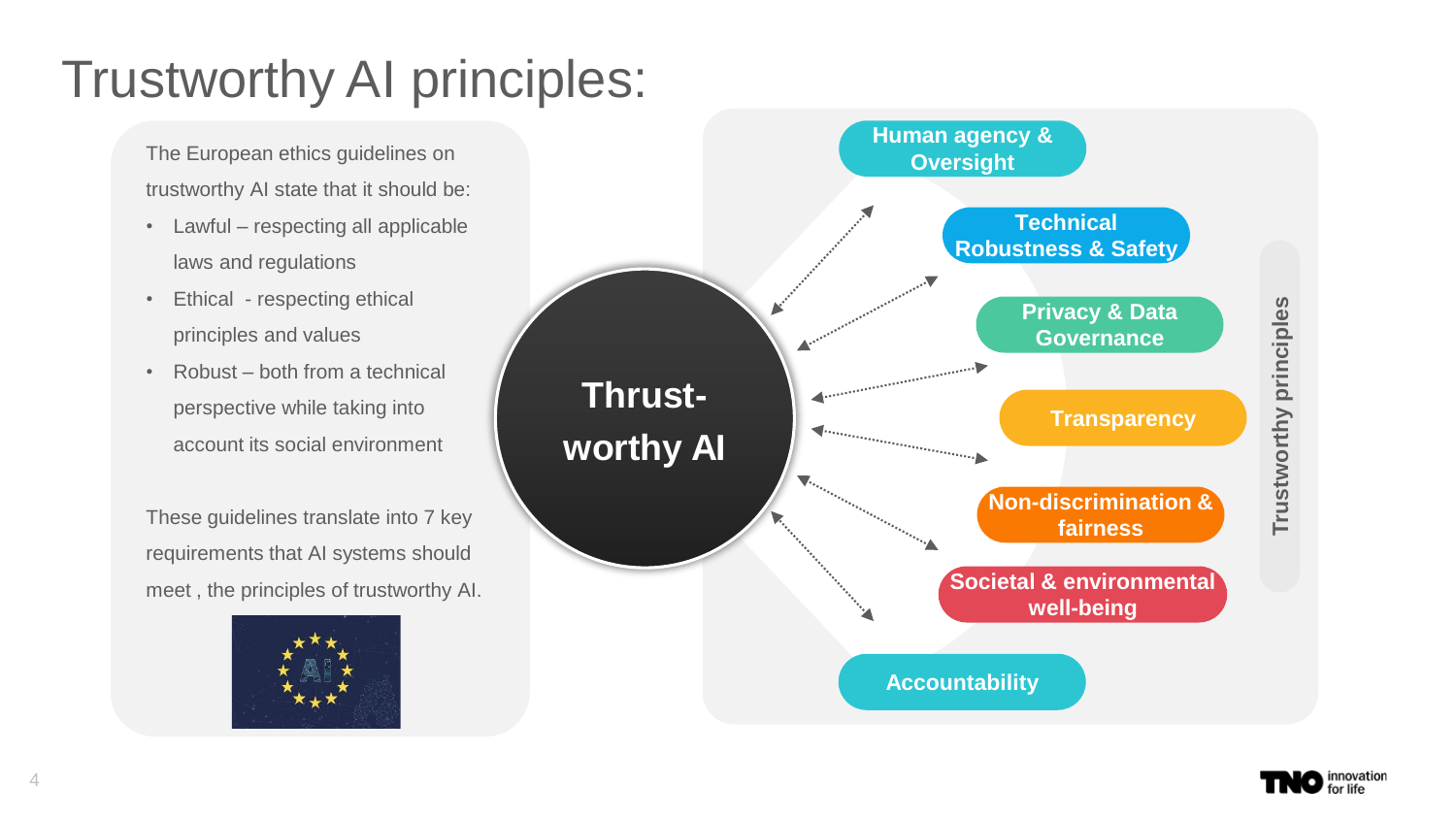## Begin with … Reproducibility

*Reproducibility* serves as the foundation for the Trustworthy principles *Robustness* and *Accountability*. Its relevance is often underestimated and has not been thoroughly investigated in the context of AI, despite the crisis that it seems to face.

Reproducibility of AI systems highly influences their performance and applicability in social context, since:

- 1. It is a prerequisite for technical robustness, and
- 2. It is crucial in rendering systems verifiable and thus fit for criticism and improvement.



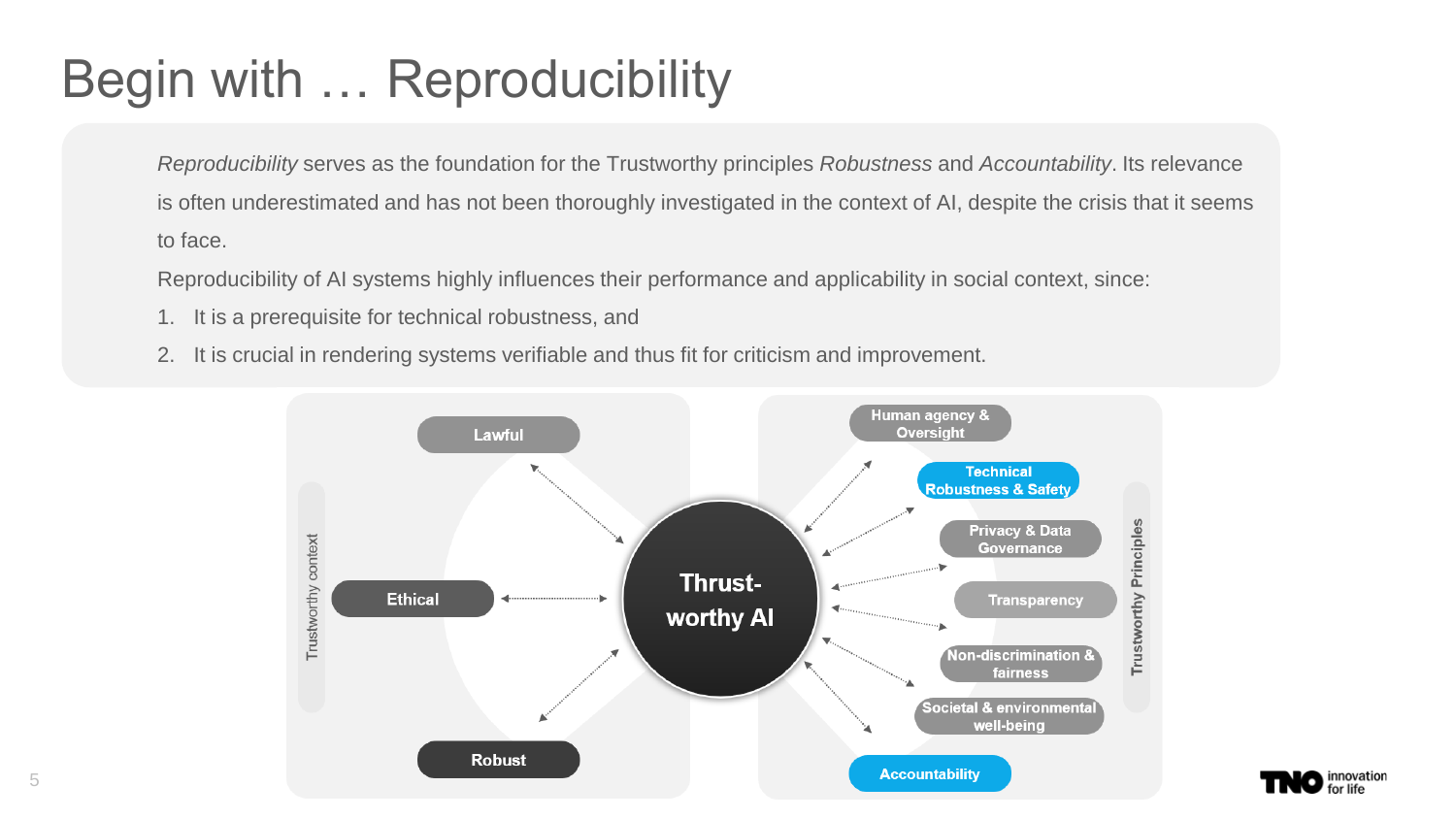#### The importance of reproducibility



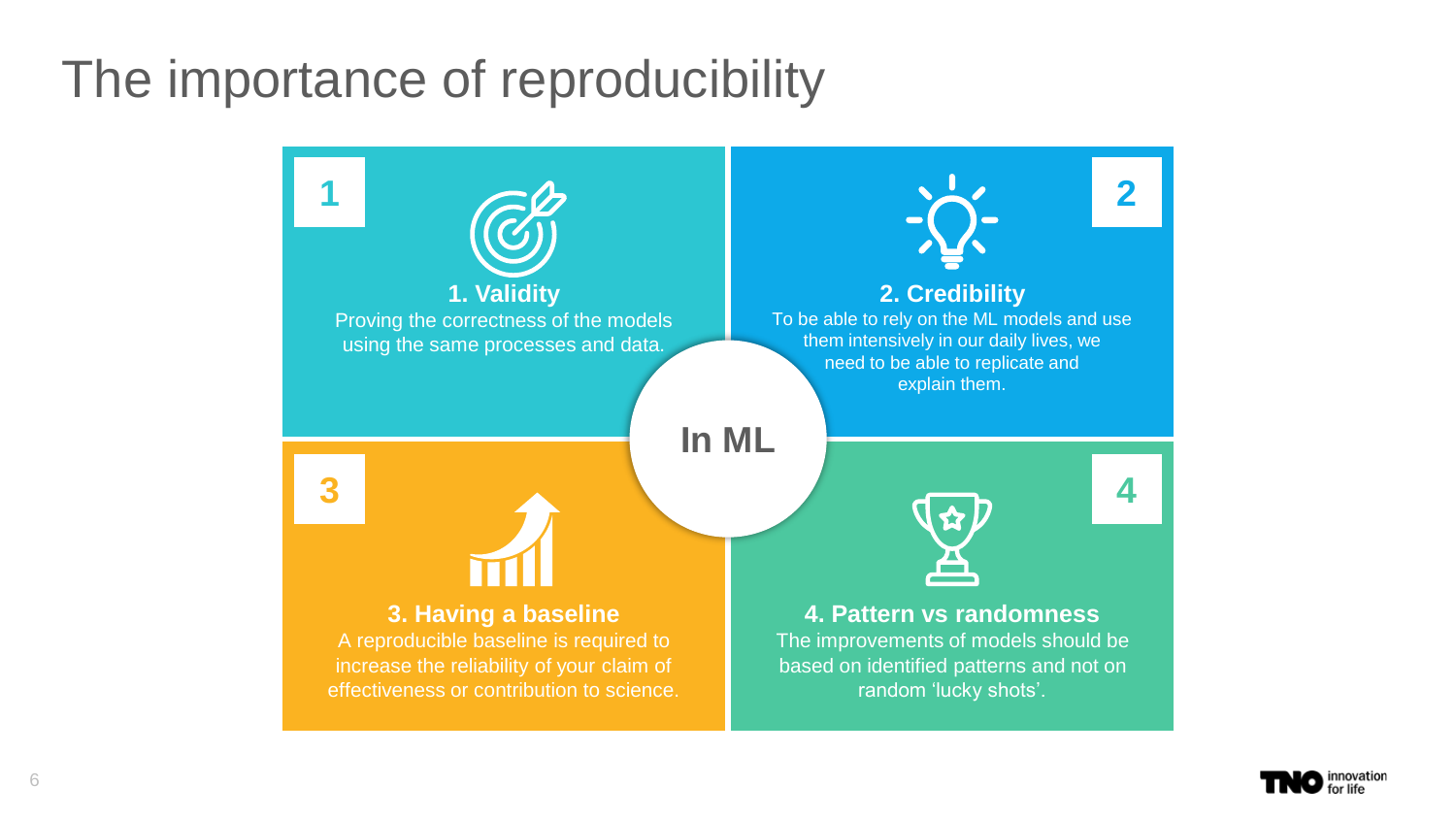## What is reproducibility?



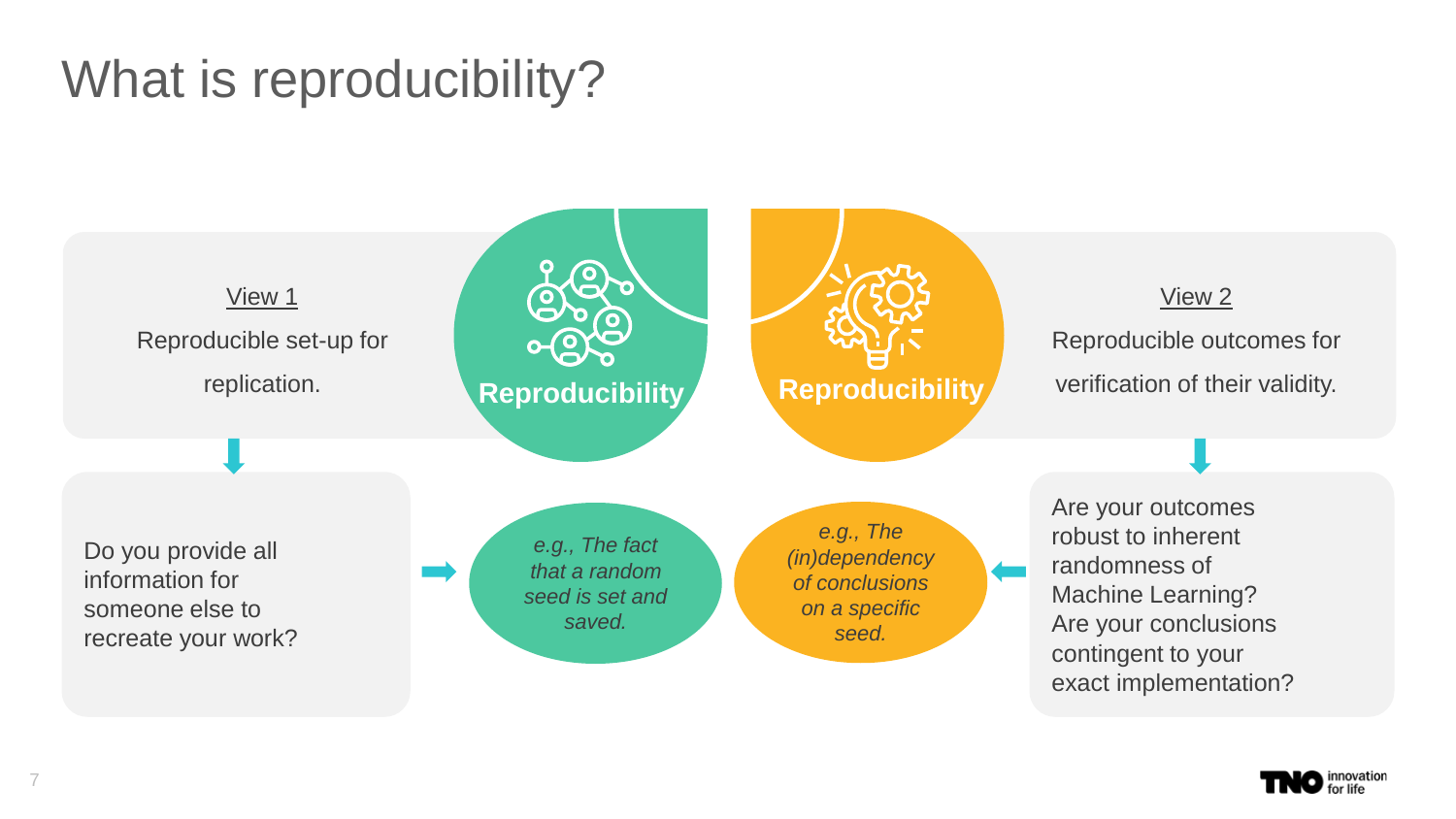#### The reproducible scale

There are various strictness levels of reproducibility for another person to get to the same results. All variations can occur in between. What is the reproducibility if different hardware is used? What is the effect of coding in R versus in Python? What is the result of different library versions? How do random forest and gradient boost affect reproducibility? Depending on the need of the user, the strictness of reproducibility can be chosen.

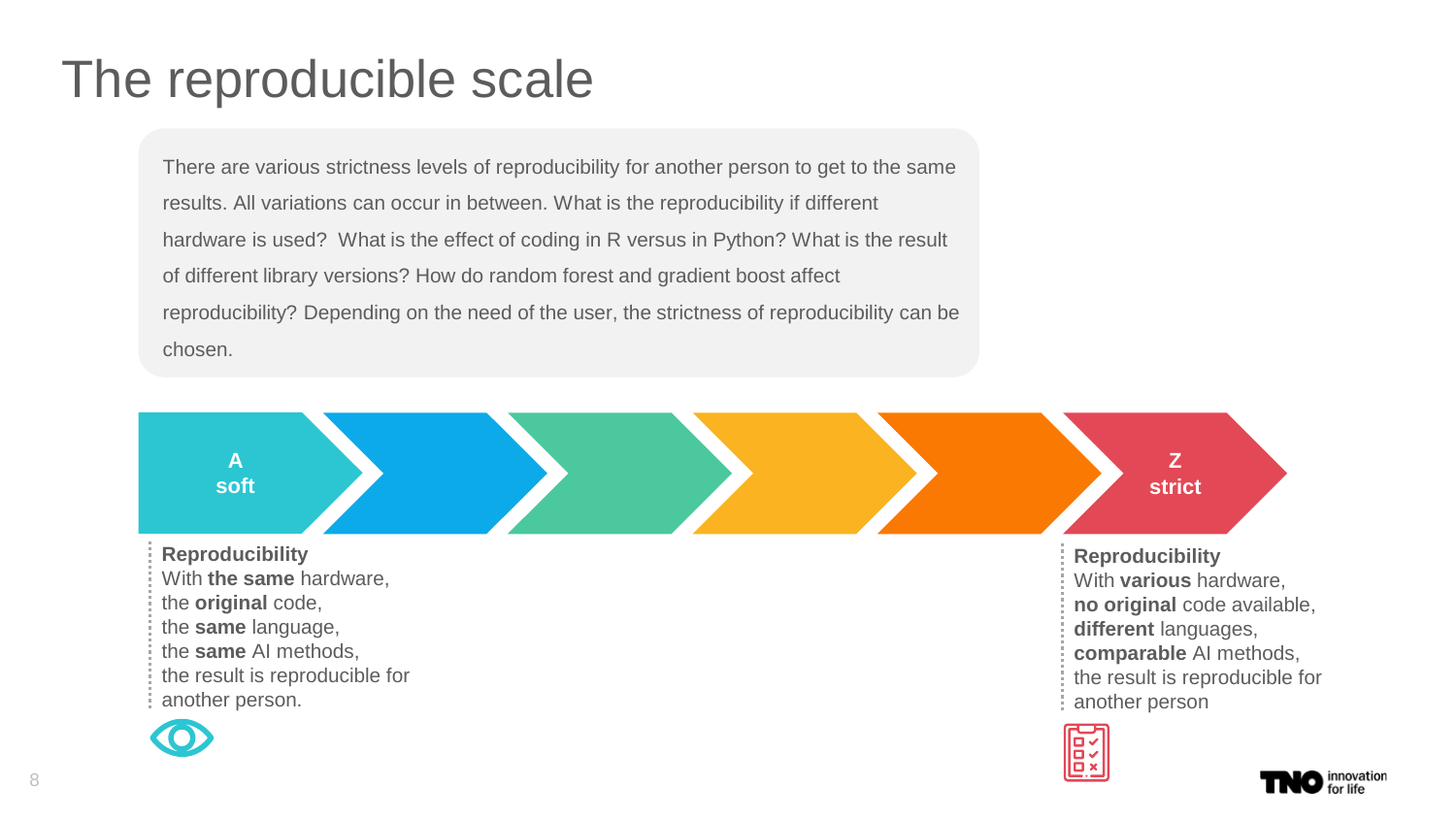## Reproducibility: Complementing views

#### **REQUIRES VALIDATION IDEAL**

The use of the algorithm is **accountable**, as the settings and outcomes can be repeated such that previous execution can be corroborated.

However, the outcome **may be dependent on the exact implementation** of the code, **more validation is needed** before one considers the outcomes of the algorithm in process affecting society.

The algorithm is **accountable** as information for reproducibility for all stages in the AI life cycles is appropriately stored.

The **outcomes are verifiable or are verified** with different models and settings such that they can be **interpreted with appropriate level of confidence**.

Outcomes of the algorithm cannot be reproduced by any (3rd) party. Randomness in the algorithm or contingencies of the algorithm are ignored in the interpretation of the outcomes. Hence, application of the algorithm is in many real life processes ill-advised as **the outcomes do not have a robust interpretation nor are they accountable.**

#### **NO GO REQUIRES TRUST**

Outcomes of the algorithm cannot be reproduced by 3<sup>rd</sup> parties due to omission of information on parameters and packages or privacy aspects of even the characteristics of the data.

The outcomes are presented to be verified by multiple approaches and classifiers, however **due to the inability to exactly replicate the outcomes, the developer need be trusted**.

**View 2: Robustness/Stability/Reliable** 

**Contingent Verified/Verifiable** 

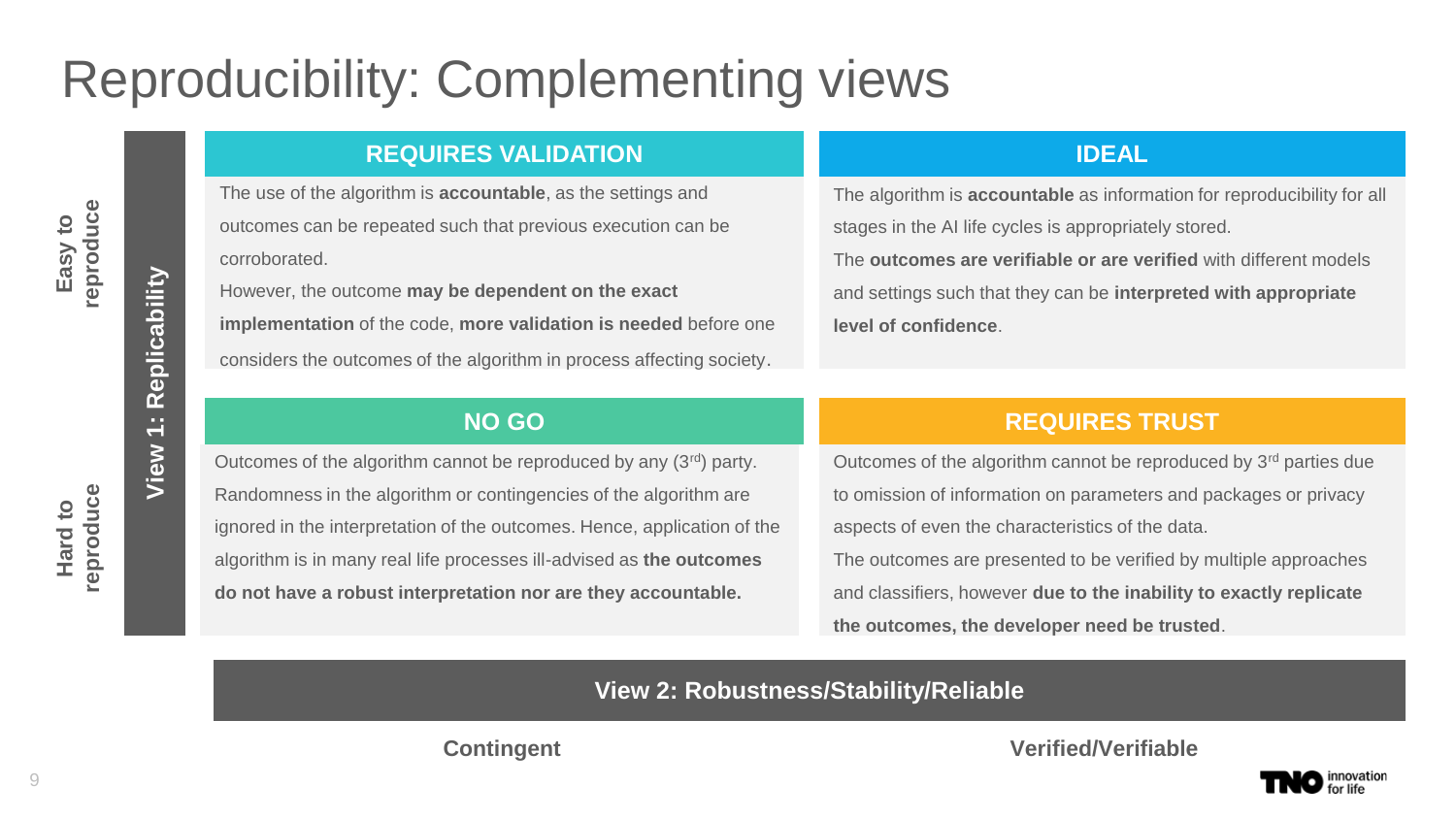# **Importance of randomness**

Due to memory and time constraints randomness is used in machine learning tasks.

To calculate the gradient in optimizing the Machine Learning task often Stochastic Gradient Descent is used picking randomly a part of the data to update its parameter iteratively. The noise that is added during these updates can help in overcoming to get stuck in a local minimum. The model may purposefully take random steps to seek a better state.

Another example is the use of bagging (bootstrap aggregating) which trains multiple models on overlapping randomly selected subsets of data to increase accuracy and determine variance.

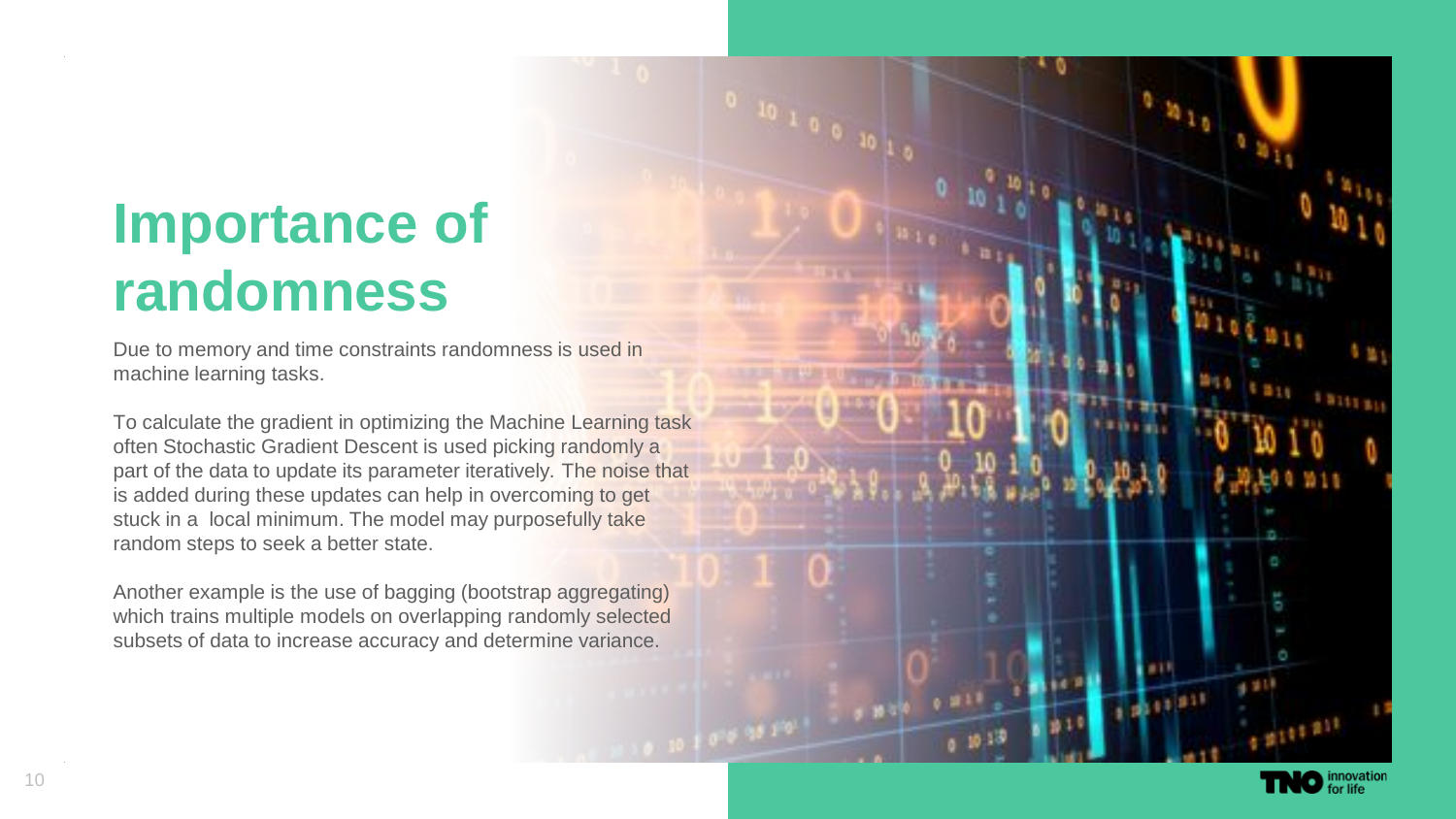## TNO's focus in the landscape

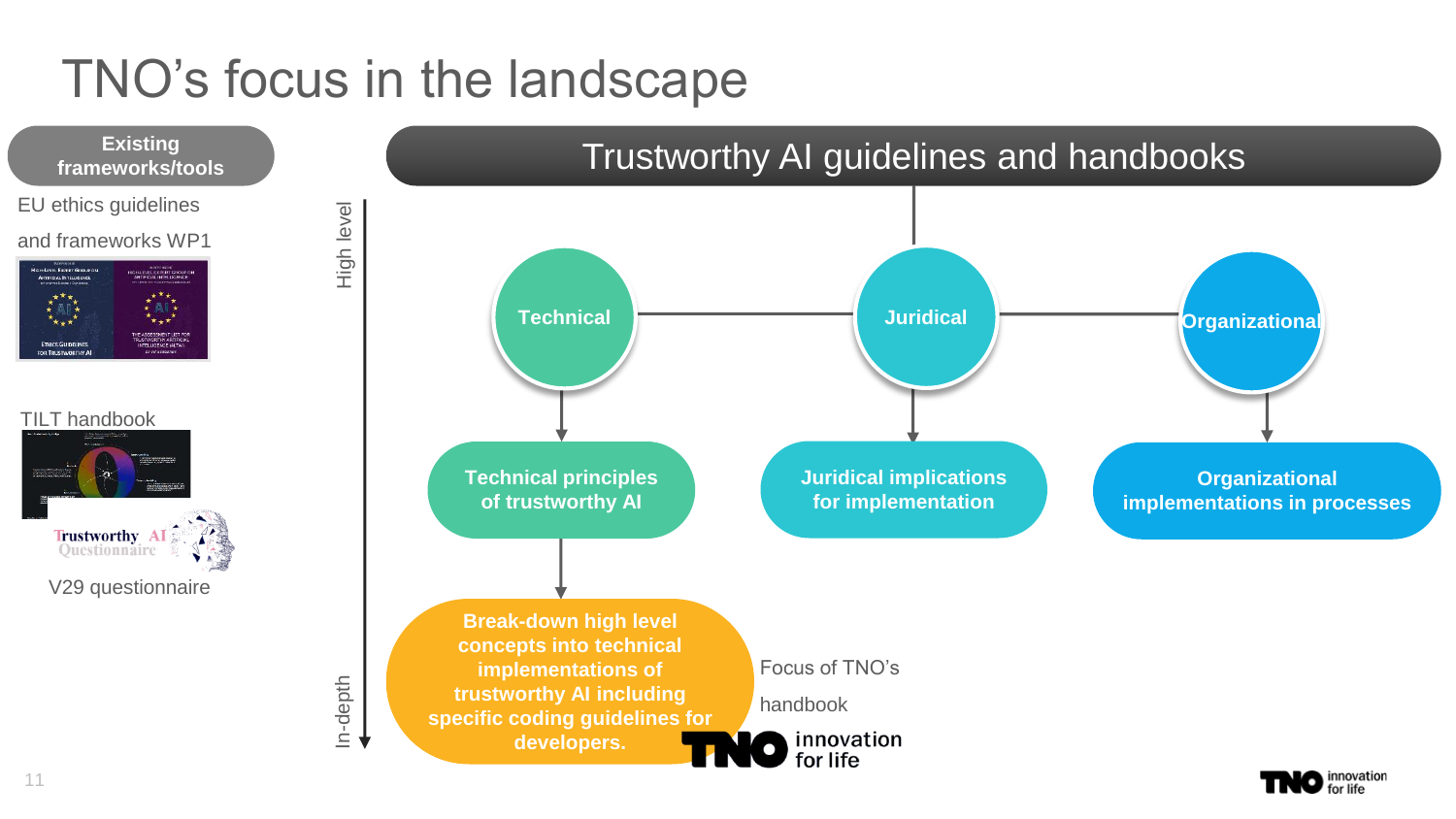#### AI life cycle

**AI Life cycle components**

#### This step includes:

**1) Use case definition:** setting the goal and the necessity of the project, define envisioned impact, set the required assumptions for this goal, define end-user and define success criteria.

**2) Data collection:** define data sources, protocols to safely collect and store data and handle boundary conditions for collecting the data such as juridical implications.

**3) Data pre-processing:** data cleansing, instances selection and partitioning, feature tuning, representation transformation, feature extraction, feature selection, feature construction, coupling of datasets and data labelling. Starts with raw data and ends up with a ML ready dataset.

**4) Build and Test model:** model(s) selection, train and test split, testing and evaluating the model on pre-defined success criteria.

**5) Implementation and deployment:** practical tests first in a sandbox environment, model adjustment and applying in process, document restrictions and conditions for use.

**6) Evaluation, monitoring optimization:** define implementation strategy**,** evaluation on defined goal/impact, actions to improve, continues monitoring and improvement.

**7) Interpretation and communication:** define user interpretation and expected actions, evaluate universality of interpretation, monitor and act upon changes in actors/environment acting on outcome, adjust process accordingly.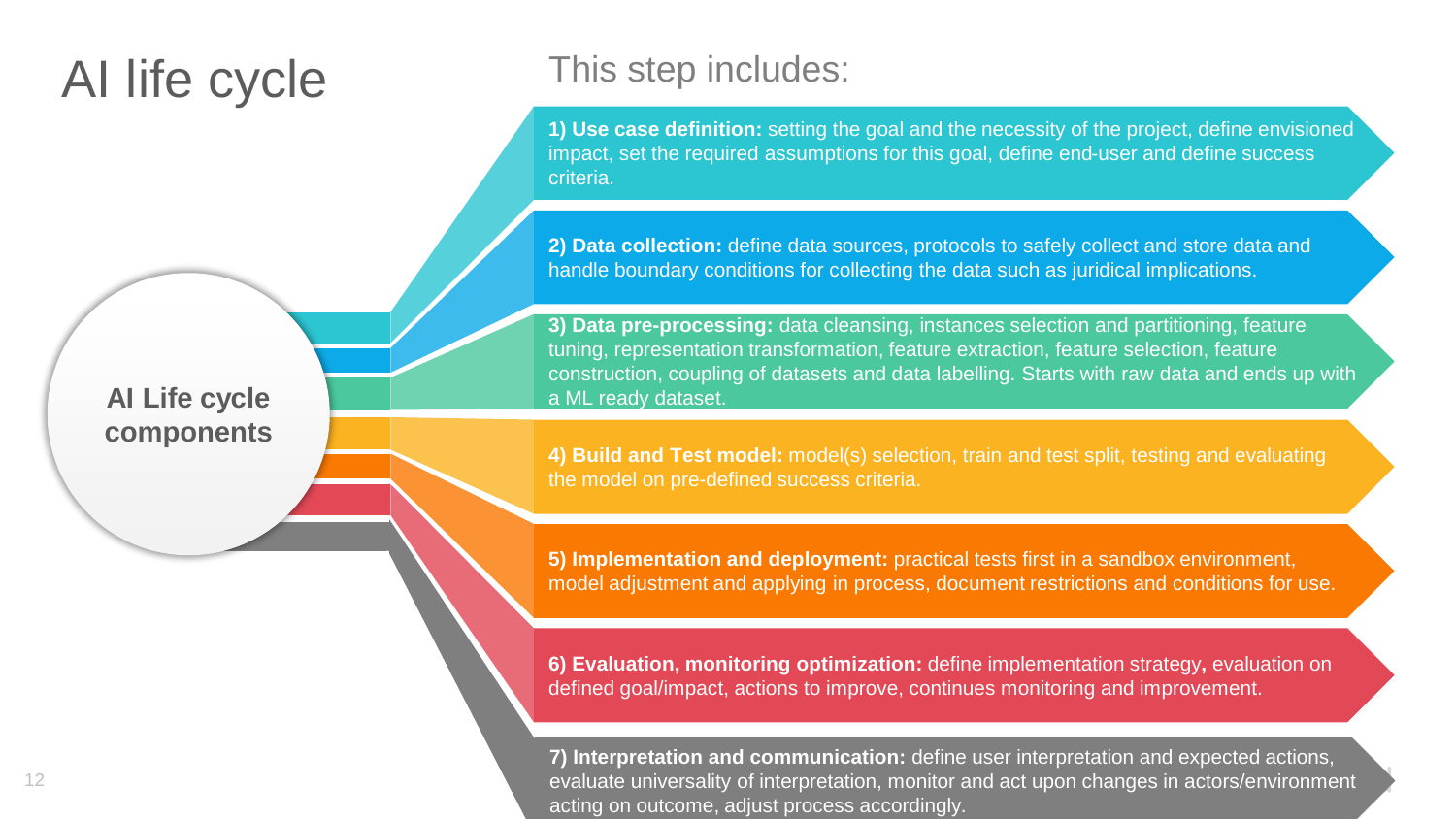### Framework Reproducibility

|       |                                   | Life cycle components                                                            |                                                                                 |                                                                           |                                                                                                                   |                                                                                           |                                                                                            |                                                       |
|-------|-----------------------------------|----------------------------------------------------------------------------------|---------------------------------------------------------------------------------|---------------------------------------------------------------------------|-------------------------------------------------------------------------------------------------------------------|-------------------------------------------------------------------------------------------|--------------------------------------------------------------------------------------------|-------------------------------------------------------|
|       |                                   | Use case                                                                         | <b>Data collection</b>                                                          | <b>Data preparation</b>                                                   | <b>Build and test</b><br>model                                                                                    | <b>Implementation</b><br>and deployment                                                   | <b>Evaluation,</b><br>monitoring<br>optimization                                           | Interpretation<br>and<br>communication                |
| Level | <b>Definition</b>                 | • Problem<br>statement<br>• Define goal and<br>scope<br>• Define intended<br>use | • Define data<br>sources<br>• Procedure and<br>boundaries of<br>data collection | • From raw data to<br>ML input<br>• Data cleaning<br>and<br>preprocessing | • Model selection<br>• Test procedures<br>including train test<br>split.                                          | • Sandbox first<br>• Practical<br>application<br>• Restrictions and<br>conditions for use | • Evaluation with<br>defined goal<br>• Actions to<br>improve<br>• Continuous<br>monitoring | • User<br>interpretation and<br>expected actions.     |
|       | <b>Problems</b><br><b>sources</b> | • What level and<br>type of<br>reproducibility is<br>necessary?                  | • Data size<br>• Computing power<br>requirements                                | • Dynamic data<br>• Feature<br>engineering<br>• Missing data              | • Random sampling<br>• Parameter<br>choices<br>• Inherent<br>randomness<br>• Libraries                            | • Documentation by<br>user                                                                | • Metrics                                                                                  | • Visualization<br>• Non-universal<br>standardization |
|       | <b>Solutions</b>                  | • Use our<br>handbook to<br>select your needs<br>for your use case.              | • Learning Curve<br>• Benchmark set                                             | • Timestamps<br>• Recording of<br>preliminary data<br>sets.               | • Documentation of<br>seed.<br>• Version control.<br>• Automated<br>testing<br>• Environment and<br>docker files. | • Automated<br>documentation.                                                             | • Checklist<br>• Dynamic<br>dashboard.                                                     | • Benchmark<br>• Examples                             |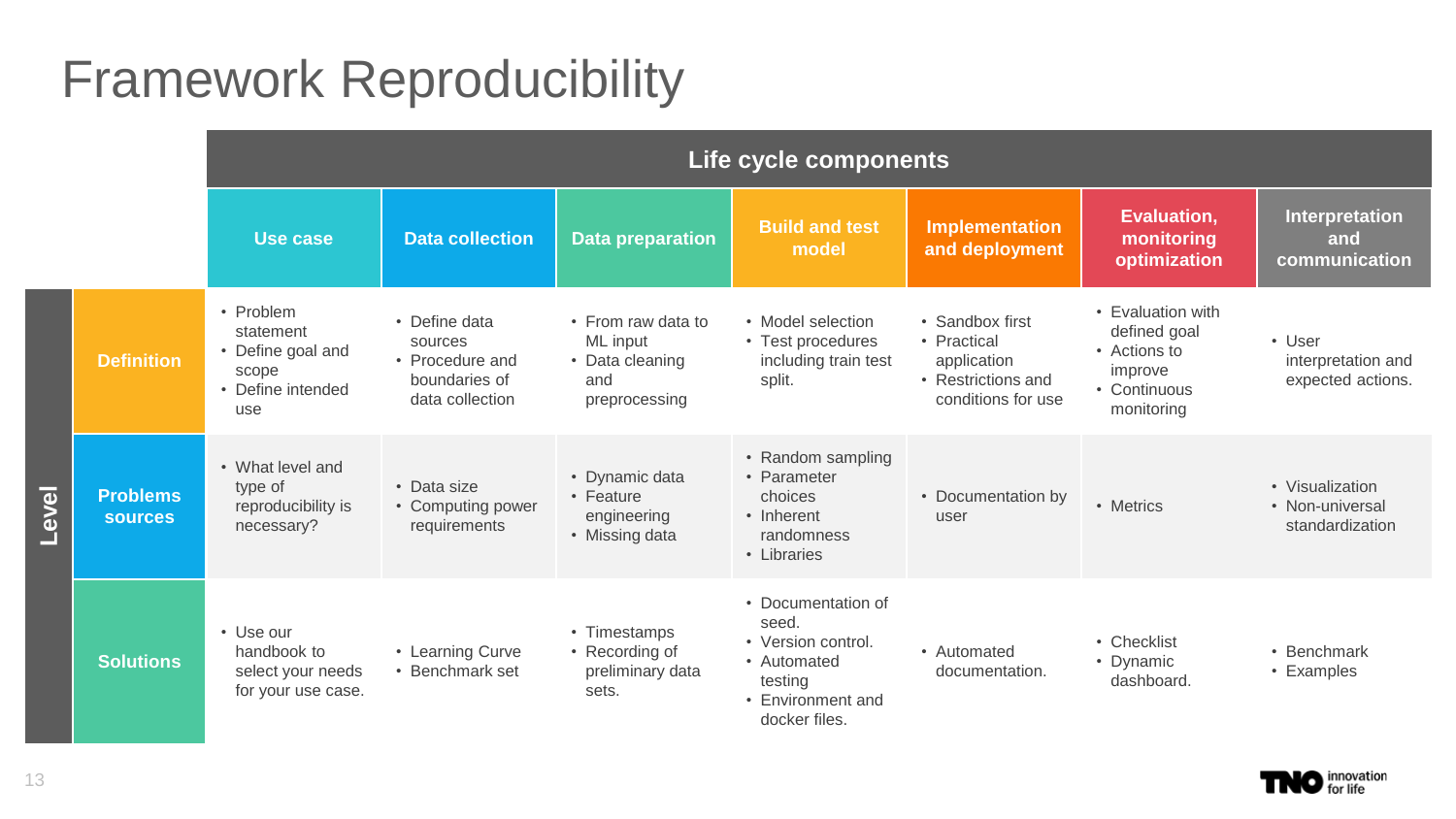#### Build and test model:

|                            | <b>Problems / Sources</b>                                                                                                                                                                                                                                                                                                                                                                                                                                                                                                                                                                                                                                                                             | <b>Solutions</b>                                                                                                                                                                                                                                                                                                                                                                                                                                                                                                                                                                                                                                                                                                                                                                                                                                                     |
|----------------------------|-------------------------------------------------------------------------------------------------------------------------------------------------------------------------------------------------------------------------------------------------------------------------------------------------------------------------------------------------------------------------------------------------------------------------------------------------------------------------------------------------------------------------------------------------------------------------------------------------------------------------------------------------------------------------------------------------------|----------------------------------------------------------------------------------------------------------------------------------------------------------------------------------------------------------------------------------------------------------------------------------------------------------------------------------------------------------------------------------------------------------------------------------------------------------------------------------------------------------------------------------------------------------------------------------------------------------------------------------------------------------------------------------------------------------------------------------------------------------------------------------------------------------------------------------------------------------------------|
| <b>Train-test split</b>    | • A random allocation of each data point or subject into two separate sets<br>is executed to split the data into a train or test set. This randomness may<br>influence the results of the algorithm.<br>• In python, this can e.g. be performed by a function of the package<br>scikit learn called: train_test_split.                                                                                                                                                                                                                                                                                                                                                                                | • Setting and saving a seed to the train test split ensures that creation of the train<br>and test is repeatable.<br>• In python, the package scikit learn often allows the random state to be<br>given to the function.<br>• Cross validation is a more extensive version on a train-test split with multiple splits<br>per execution such that the influence of the randomness becomes smaller. This<br>increases the reproducibility w.r.t. View 2 of the results as it decreases the reliance<br>of a specific seed.<br>• Saving (and sharing) the index of the train and test splits (folds) increase the<br>reproducibility of results w.r.t. a train-test split further. In this way, you can exactly<br>recreate the splits irrespective of another random number generator and if<br>applicable others may test the findings on the exact same data splits. |
| <b>Parameter</b><br>choice | • Unknown parameter choices, i.e. missing records of the settings used in an<br>algorithmic application, are a risk for reproducibility.<br>• Default parameters in packages are an even larger risk for the<br>reproducibility in terms of View 2. These are often unacknowledged and not<br>recorded, while default parameters differ between (versions of) packages and<br>programming languages.<br>• In python, the default number of splits in function<br>StratifiedShuffleSplit of package scikit learn has changed over<br>versions from 3 to 5. E.g. the solver for RandomForest in python<br>has a default depth of 100 branches while the package for R has a<br>default of 200 branches. | • Configuration files or scripts aid in the recording of the parameter settings applied<br>in testing the model. This is in contrast to parameters being set somewhere in the<br>collection of scripts that the eventual algorithm will consist of.<br>• It is common practice to use .yml files for saving parameter choices and<br>data paths for referencing all relevant directories.<br>• Version control is in turn able to save the configuration files and as such the<br>chosen parameters of each test. For this solution there is a distinction for the<br>developer (elaborated here) and the user (elaborated in the deployment phase).                                                                                                                                                                                                                 |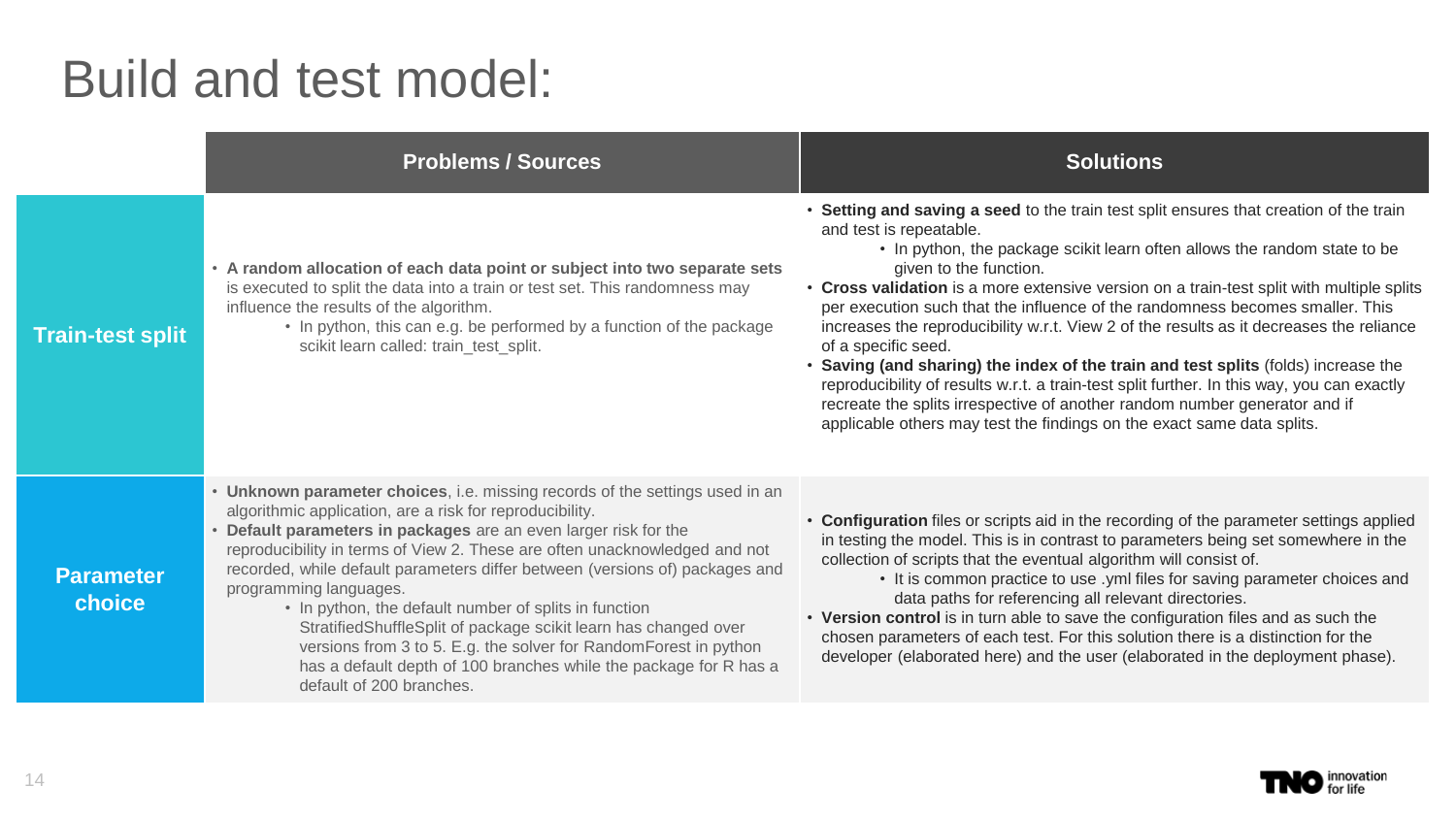#### Build and test model

#### **Problems / Sources Solutions Solutions**

**Inherent algorithmic randomness (nondeterministic)**  • There are **many reasons for algorithms to be non-deterministic**, see slide 19 for elaboration on inherent randomness in algorithms. Some specific origins of randomness in machine learning algorithms are listed here:

- Many models optimize **weights** such that they capture the targeted relation in the data. To acquire a starting point of the optimization, weights are often randomly initialized.
- Multiple features of **Neural Networks** use random sampling, one of them is the random selection in the application of dropout layers.
- For **stochastic optimization** to find (local) optima, random sampling is used. An example for which this holds is stochastic gradient descent.
- Randomness in **random forest** models. Each tree in the random forest selects random features on which the model is trained.

• The use of **libraries** simplifies the use of AI and machine learning but often does not guarantee an 100% reproducibility. Libraries and the underlying functions change each version, including their dependencies to other libraries. • **Test automation:** To gain the benefits from algorithmic randomness and limit the drawbacks, automatic testing of the algorithm for e.g. a range of seeds may be performed.

- Do the results for different seeds fall into an acceptable range?
- Are the conclusions the same for all most seeds?
- **Continuous integration:** A step further in test automation is the use of continuous integration of testing during the building and testing of the model. Before any version of the model is approved or even any merge from branch to main is requested, automated testing can be integrated. As such, version updates and merge request are accompanied with a testing report.
- **Alternative solver, same results?** In many applications, there are many options to solve the objective function, i.e. to optimize the classifier. To increase the reproducibility of outcomes w.r.t. View 2, it is advised to see the outcomes for multiple solvers with similar functionalities s.t. the dependency on one component is limited.
- **Statistical significance tests** between results and benchmark take into account random noise in data and if applied correctly contribute to robustness of a model's results.
- **Environment,** in python, it is common practice to create a designated virtual environment per project or per version of the model. These virtual environment constitute a.o. the python version and the versions of all installed packages. The creation and preservation of python environments enhance the reproducibility by ensuring execution of the code on similar software settings. The operation system is however not included in the virtual environment.
- **Docker file,** the operation system (Linux, Windows 2000) on which is directly related to whether certain algorithms can be executed. To increase reproducibility, a docker file, "a virtual operating system often containing a virtual environment" can be created and shared.

**Library** 

15 | SlideSalad.com | 2020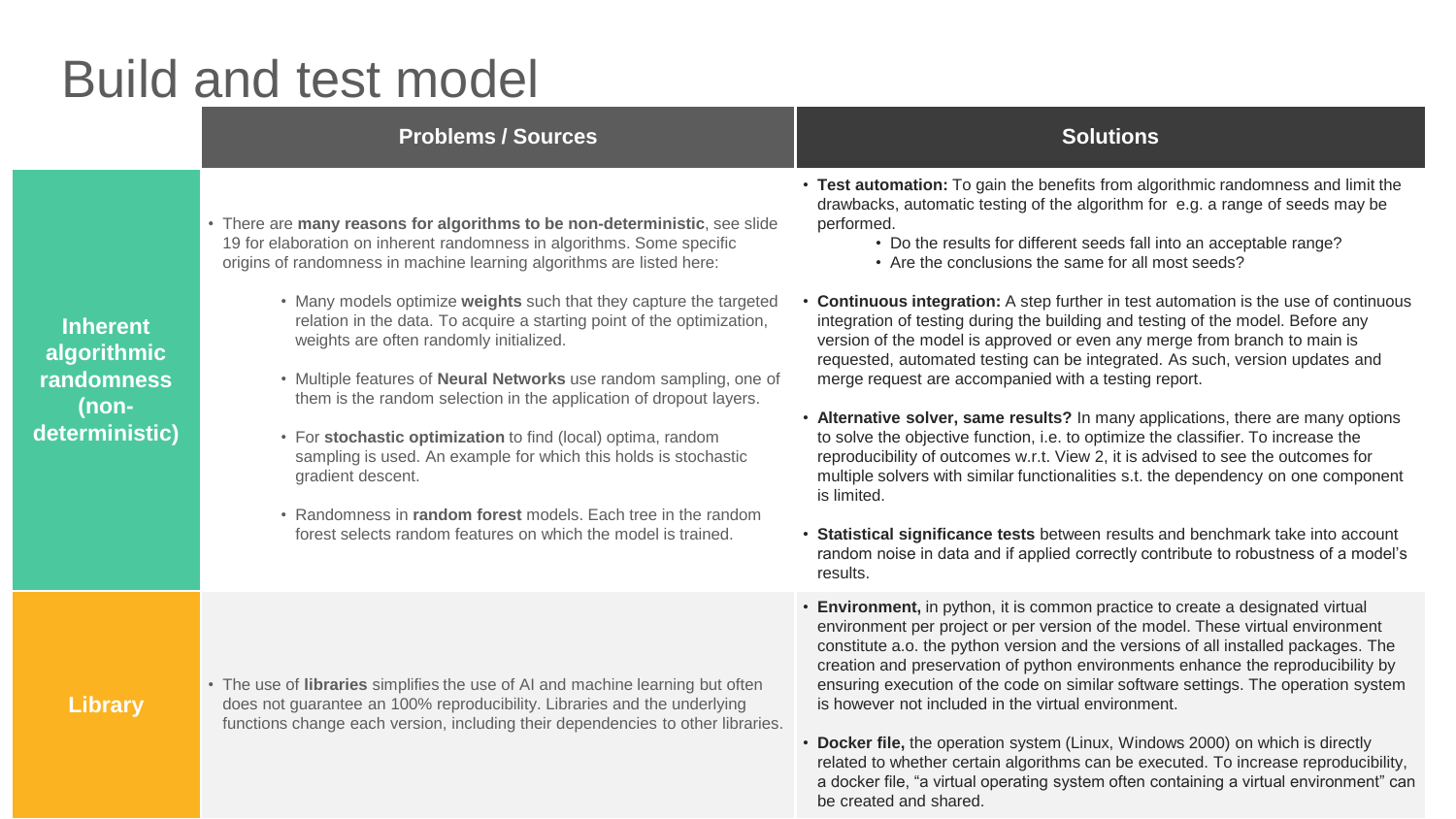## Inherent randomness in Hardware

**There is inherent randomness and therefore irreproducibility in hardware selection as well. Using different hardware types may affect the results.**



**Time**

**Complex computations require Giga or even Tetra floating point operations. To decrease the timeframe and increase efficiency the processes are run in parallel on multiple central processing units and/or graphics processing units.** 

**Uses Intra-Ops and Inter-ops parallelism on CPU, which can result in different results. By using floating points in solving the result differs.**



**Uses stream multiprocessing units which performs asynchronous computation which results in different runs.** 

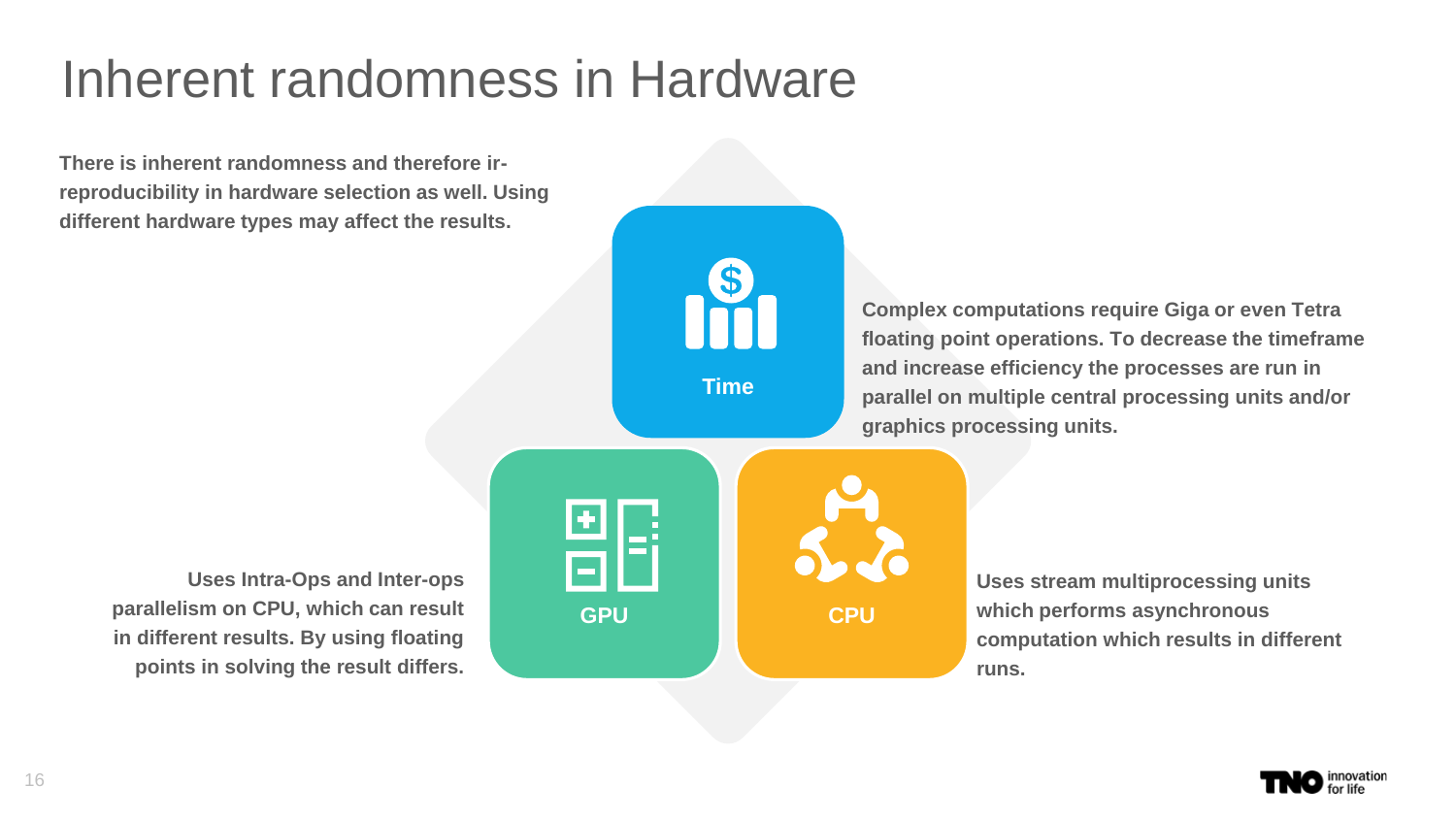#### Next steps towards trustworthy AI



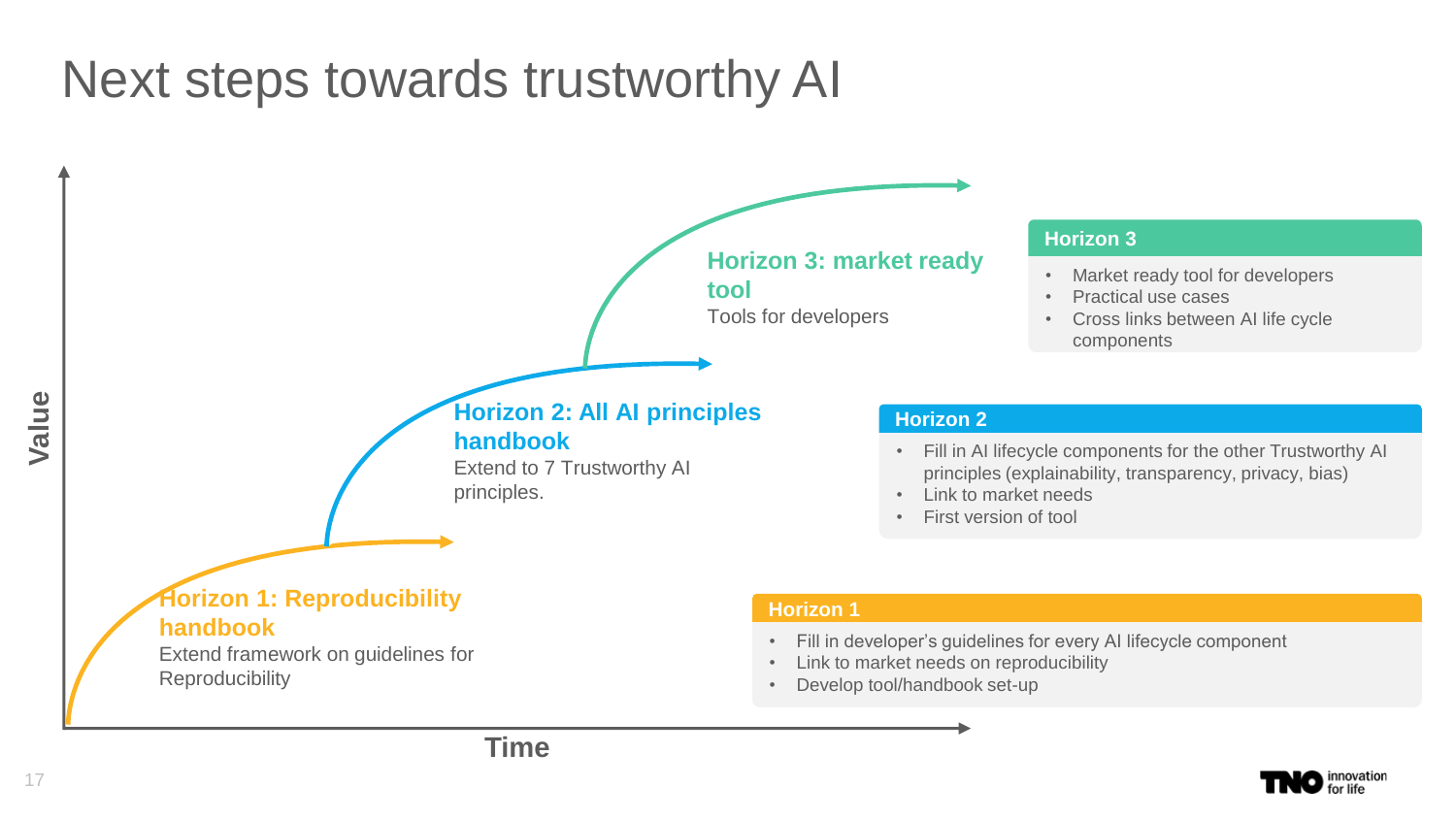#### Trust in AI, trust in public processes



#### S. Daniil S. Vethman M. Molhoek

#### **OUR OBJECTIVE**

*To enable trustworthy use of AI by public authorities and support effective oversight.*

The use of AI tooling can facilitate the design and application of efficient and socially aware policies by governmental bodies, but involves the risk of disregarding *trustworthiness* as a priority, thus risking losing the trust of society towards the government. Guidelines for Trustworthy AI have been proposed, but require practical understanding from developers of AI systems in order to be adequately implemented.